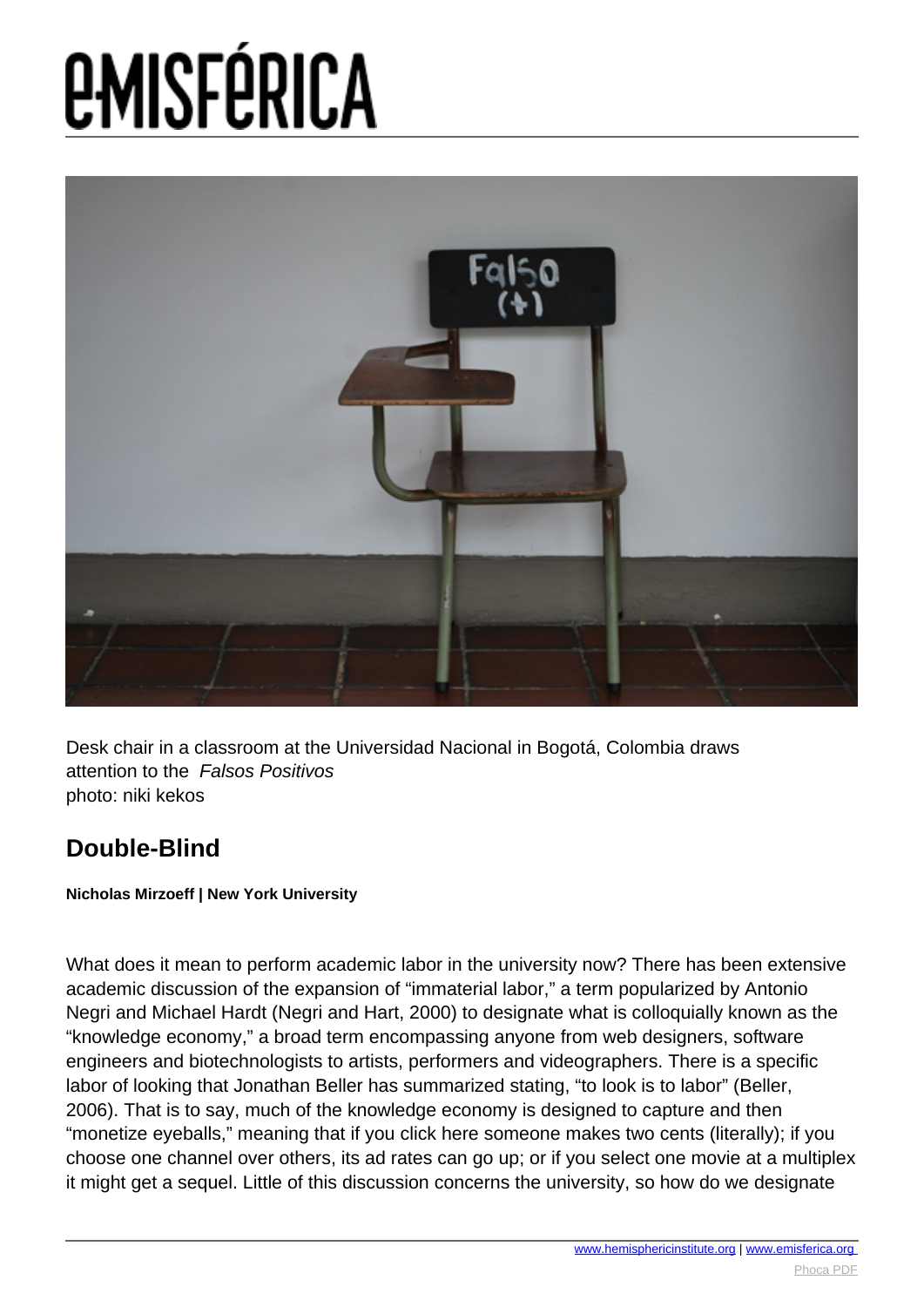## *<u>EMISFÉRICA</u>*

the looking that is done in the university?

Looking has long been divided and distributed across the university from the cinematic gaze to the connoisseurship of art history and the audience-response strategies of TV studies. Since 1989, motivated equally by the convergence of all visual media on digital technology and the ambitions to the Full Spectrum Dominance generated by the Revolution in Military Affairs, the field of visual culture has sought to recast the labor of looking as a generalized problem. I will consider the changes in academic labor first and then move onto the questions of looking. Then I will take Tania Bruguera's performance at the 2009 Encuentro of the Hemispheric Institute for Performance and Politics held at the Universidad Nacional de Colombia (UNAL) in Bogotà as a metonym for these questions.

### **Academic Labor**

There is a new model of labor in the industrial workplace that has been called ["Toyota-ism](http://www.marxists.org/glossary/terms/t/o.htm#toyotism)" (Marxist Internet Archive) which is replacing the earlier model of Fordism. If in Fordism, the worker was asked to perform a task over and again, s/he is now required to make suggestions to improve the overall performance of the production process. These are tabulated and posted for all to see—a permanent panoptic performance review. By the same token, whereas it was previously axiomatic that new areas of study would generate a new division of academic labor, resulting in a department or program, present-day initiatives center on rewarding only "interdisciplinary" convergence.

Academic labor is thus being configured into a form of what the Autonomist theorist **[Paolo Virno](http://www.generation-online.org/c/fcmultitude3.htm)** has called "virtuosity," creating the hybrid "[edu-factory"](http://www.edu-factory.org/edu15/) in which the virtuoso worker operates in circuits of knowledge and communication, modeled precisely on the performing artist (Virno, 2003). The value of such an economy is not created by the quantity of labor expended in the conventional sense so much as by a contribution to the performance of "general intellect." Academic and performance labor have much in common in this model. While they can be prestigious in terms of cultural capital, they are also "servile," to use Marx's term, because of their *[precarious conditions](http://freenyu.wordpress.com/)*. They have long "apprenticeships," whose poor conditions and acclimation to flexibility and retraining are ideal models for the Toyota-ist workplace.

This actually existing Toyota-ist university is some distance from the most widely cited paradigms. For Edward Said, the "[North] American University generally [is] for its academic staff and many of its students the last remaining utopia" (Said, 2002: xi). No idealist, Said understood all too well the value of such bedrock features of US academia as the [AAUP 1940 tenure statement](http://www.aaup.org/AAUP/pubsres/policydocs/contents/1940statement.htm) protecting academic freedom. If that freedom was almost immediately compromised in the McCarthy period, its declaration was nonetheless crucial. As Jacques Rancière reminds us, rights are most important when being claimed but not held: that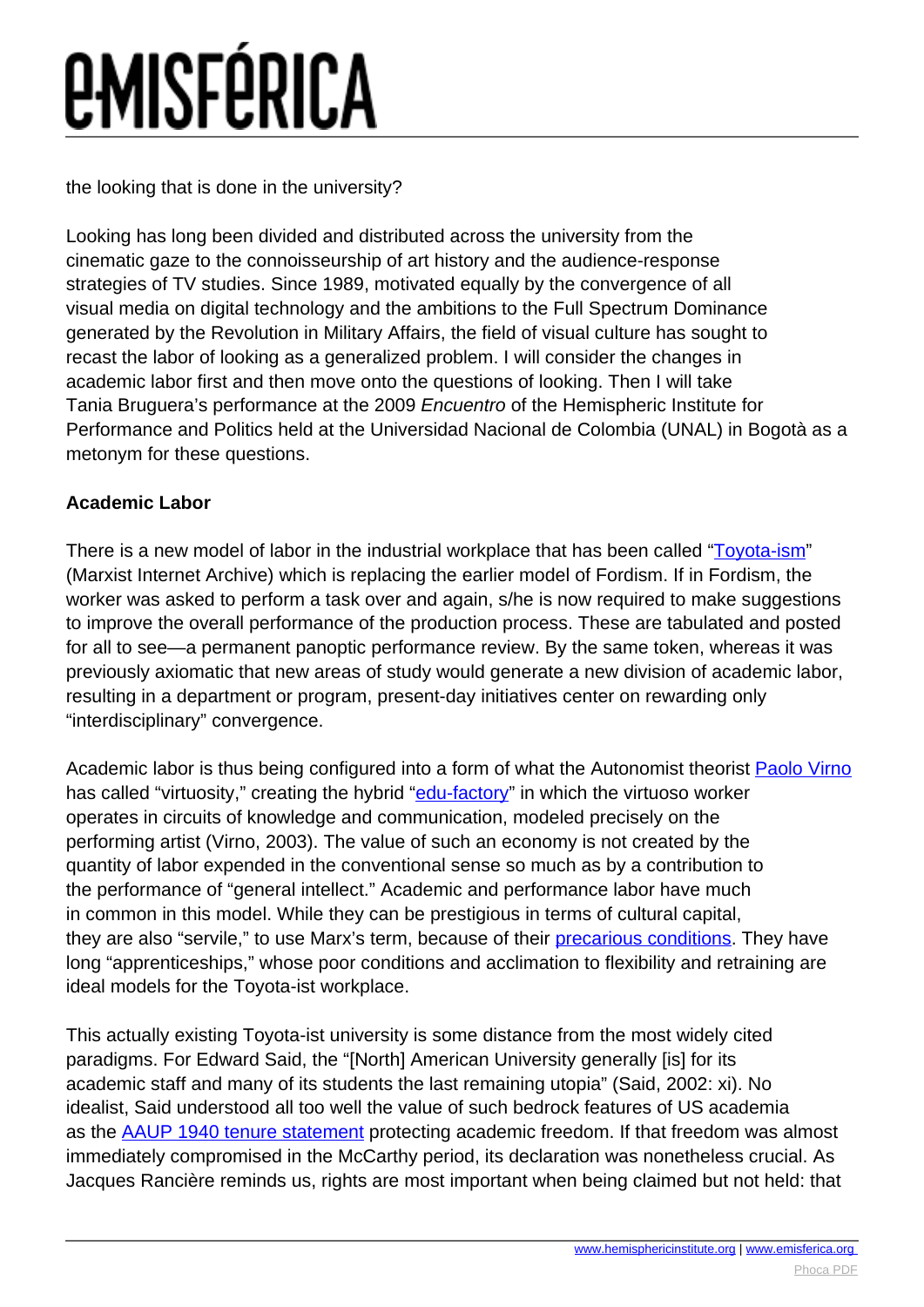### *<u>EMISFÉRICA</u>*

is to say, we performatively assert the right to academic freedom precisely because government, corporations, or administrations try to impinge upon it. Against this view, or perhaps in ironic detachment from it, Bill Readings surveyed what he called "the university in ruins" (Readings, 1997). For Readings, the modern university was characterized by its tautological pursuit of "excellence," achieved by excellent faculty working with excellent students to produce, yes, excellence. This goal was imported from Ford's concept of Total Quality Management and was designed to produce customer satisfaction. There is no need to point out what has happened since to Ford and Ford-ism.

### **The Labor of Looking**

According to the Colombian constitution, the UNAL has [autonomía](http://www.unal.edu.co/estatutos/) (autonomy) from state control, especially that of the police. In the current context of what Ximena Castilla named the "dictatorship" in her keynote address at the 2009 Hemispheric Institute Encuentro in Bogotá, such autonomy is clearly of value, however attenuated it may be in practice. In some senses, all universities have a degree of autonomy—think of alcohol and drug enforcement around most colleges. It is as if the university is invisible, a zone where things are permitted because they do not matter or because the students have exerted an unspoken class privilege.

Rancière describes the relation of the people to power in reverse terms: "the police are above all a certitude about what is there, or rather what is not there: 'Move along, on there's nothing to see'" (Rancière, 1998) Our responsibility is to keep circulating and to avoid looking at that which we very well know to be there because it is forbidden. Very often, under typical circumstances, we do in fact sneak a peek. In extreme cases, however, this command leads to what Diana Taylor has called "percepticide," the self-elimination of sense perception (Taylor, 1997). In case of the university, the police encircle where we are and declare it to be invisible. Reconfiguring that space "into the space of the manifestation of the subject" is, says Rancière, the very work of politics itself and, I would add, the constitution of the right to look.

This reversal is itself further complicated by the politics of disappearance and displacement. In Colombia, the scandal of "[false positives,](http://www.gwu.edu/%7Ensarchiv/NSAEBB/NSAEBB266/index.htm)" civilians murdered and dressed up to look like rebels, has been matched by the widespread displacement of rural and indigenous people. Where there was once someone or something, a zone of invisibility appears. There is only a difference of degree—important though that difference is—between these conditions and those in the United States where people suspected of terrorism have been "renditioned" to unknown prisons and where entire groups of people are subject to mass incarceration. It has become fashionable to describe these conditions as the "state of exception," the condition in which the state allows itself to break the law in order to preserve the nation. No such ruling has been made in either country: rather the conduct of the state has been declared legal, and any [exceptions are to be prosecuted](http://news.bbc.co.uk/2/hi/americas/8038399.stm), albeit with less than full enthusiasm.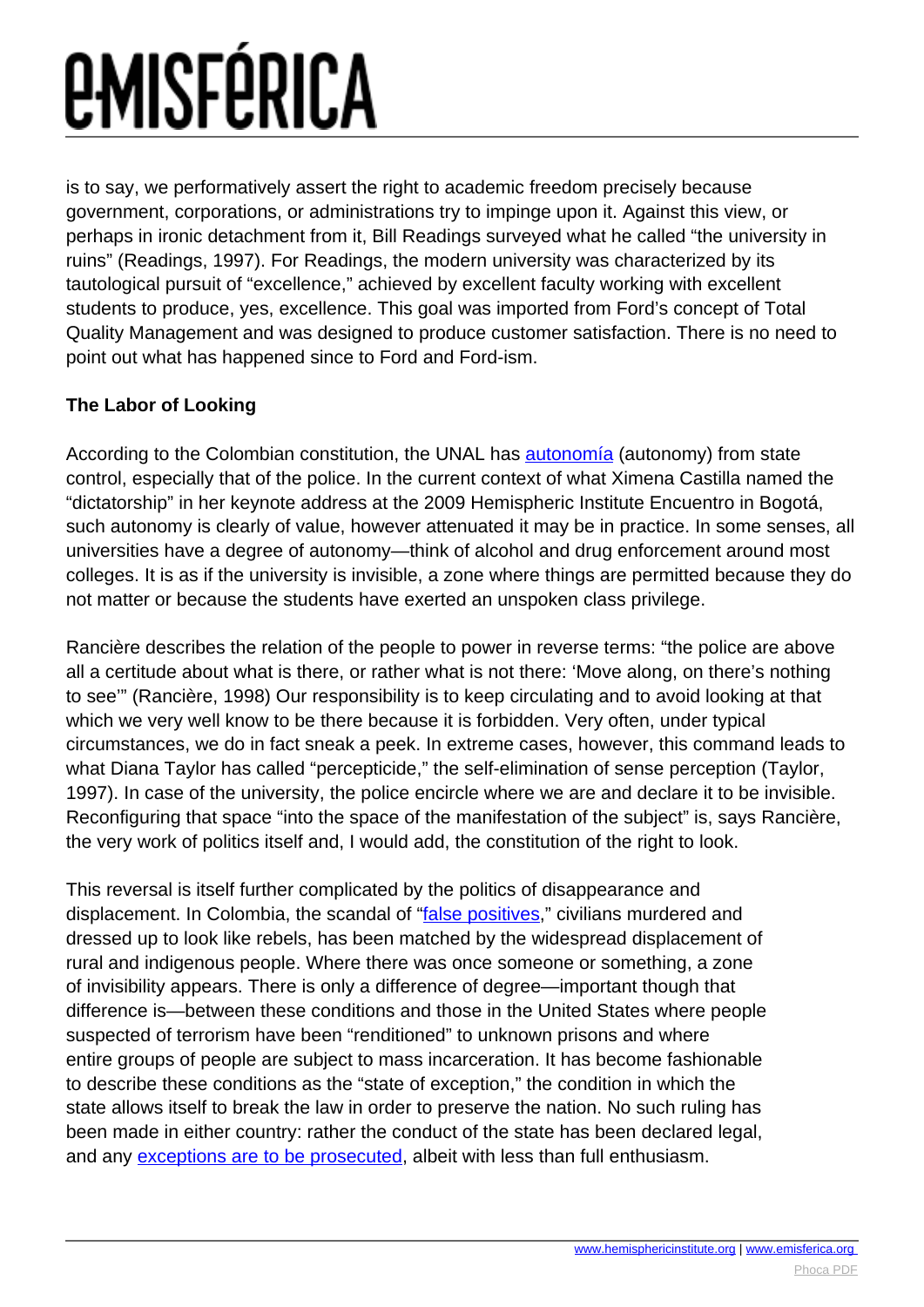### **Performance in the Double-Blind**

Tania Bruguera's performance was thus multiply invisible—it took place within the autonomía of the university under the militarized regime of invisibility. Paradoxically, it was not a performance that one actually had to see to experience. In the intensely crowded space of the university art school, very little could be seen by those present until people began to leave, perhaps disappointed that they could see so little. At this point, the university security staff was, for the first time, able to see the distribution of cocaine and closed the building.

Bruguera's intent in disrupting the panel of testimony with the distribution of cocaine was to indict everyone present for their complicity with the unseen drug trade underpinning the state. As a rhetorical point it has familiar force. Familiar because by naming us all as already guilty, sinners, the performance claimed a theological viewpoint in which there was no audience, only those in need of repentance. This orchestration of the visible from the viewpoint of (divine) power has a long history—see Foucault, Michel; Benjamin, Walter; Haraway, Donna.

Responses at the Encuentro were two-fold. One view held that drugs were omnipresent on the campus and it was a restatement of the obvious to say cocaine underpins the Colombian political economy. Against this, it was claimed that many students were very hostile to the presence of cocaine. However, the protective aura of the performance meant that no one took the logical next step of knocking the powder to the floor or taking it away from the unthreatening woman offering it around. For many, the performance was unacceptable not in itself, but because of the threat it posed to UNACL faculty and staff, especially in terms of employment. As we know, this kind of retribution is more often exerted invisibly in the form of promotions denied, merit pay not awarded, unpopular assignments given, rather than cause célèbre inducing dismissals.

In the middle of it all, the drugs, as ever invisible to most as much as their costs are known to all. This "investment-grade" cocaine might be considered what Marx called a "real abstraction," like money. It requires labor to produce, certainly, and even more to distribute, but its exchange value is entirely out of all proportion and relation. As Avital Ronell puts it, "drugs resist conceptual arrest" (Ronell, 51). We have had a war on drugs—not going so well—and a war on terror that was modeled on it, now downgraded to a counterinsurgency—also not going so well.

So in the end I am disinclined to blame the performer here. Instead, I see exposed a lack of self-reflexivity in the university. As the academic workplace has been transformed into a part-time low wage occupation, we have yet to show the kind of cultural creativity in our own practice that we applaud and write about. For the most part we continue to use top-down models, allowing the private foundations to direct research priorities and adhering to avowedly elitist models. There are many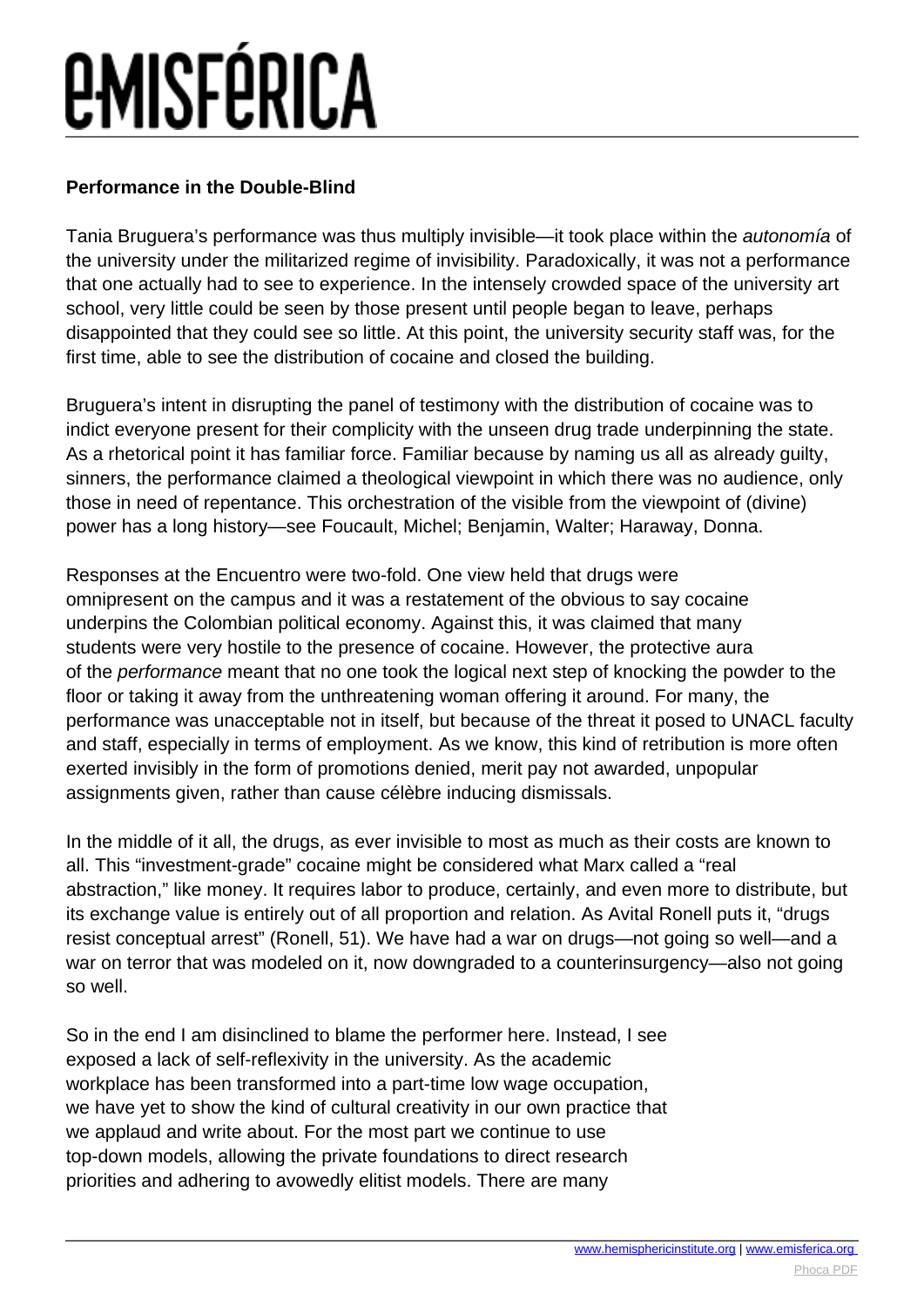alternatives out there, especially in the free software, open-source digital movements. Ironically, MIT, the quasi-Ivy, has led the way with its **[opencourseware](http://ocw.mit.edu/OcwWeb/web/home/home/index.htm)** —free syllabi, lectures and course notes. Out of space, I can only conclude that we either take the initiative ourselves, or, like the [University of California](http://utotherescue.blogspot.com/), wake up one day and find that they have simply completed the outsourcing of the edu-factory for us.

**Nicholas Mirzoeff** es Profesor de Cultura y Medios de Comunicacion en New York University (NYU). Es autor de los libros:Watching Babylon: The War in Iraq and Global Visual Culture (2005) yAn Introduction to Visual Culture: Second Edition (2009).

### **Works Cited:**

Beller, Jonathan. 2006. The cinematic mode of production: attention economy and the society of the spectacle. New Hampshire: University Press of New England.

Hardt, Michael and Antonio Negri. 2000. Empire. Cambridge: Harvard University Press.

Marxist Internet Archive, "Encyclopedia of Marxism: Glossary of Terms" <http://www.marxists.org/glossary/about/index.htm>

Rancière, Jacques. 1998. "Ten Theses on Politics," trans. Rachel Bowlby, Davide Panagia and Jacques Rancière, [http://muse.jhu.edu/journals/theory\\_and\\_event/v005/5.3ranciere.html#\\_edn12](http://muse.jhu.edu/journals/theory_and_event/v005/5.3ranciere.html#_edn12), accessed 11/10/2009.

Readings, Bill. 1997. The University in Ruins. Cambridge: Harvard University Press.

Ronell, Avital. 1992. Crack Wars: Literature, Addiction, Mania. Lincoln: University of Nebraska Press.

Said, Edward W. 2002. Reflections on Exile and Other Essays. Cambridge: Harvard University Press.